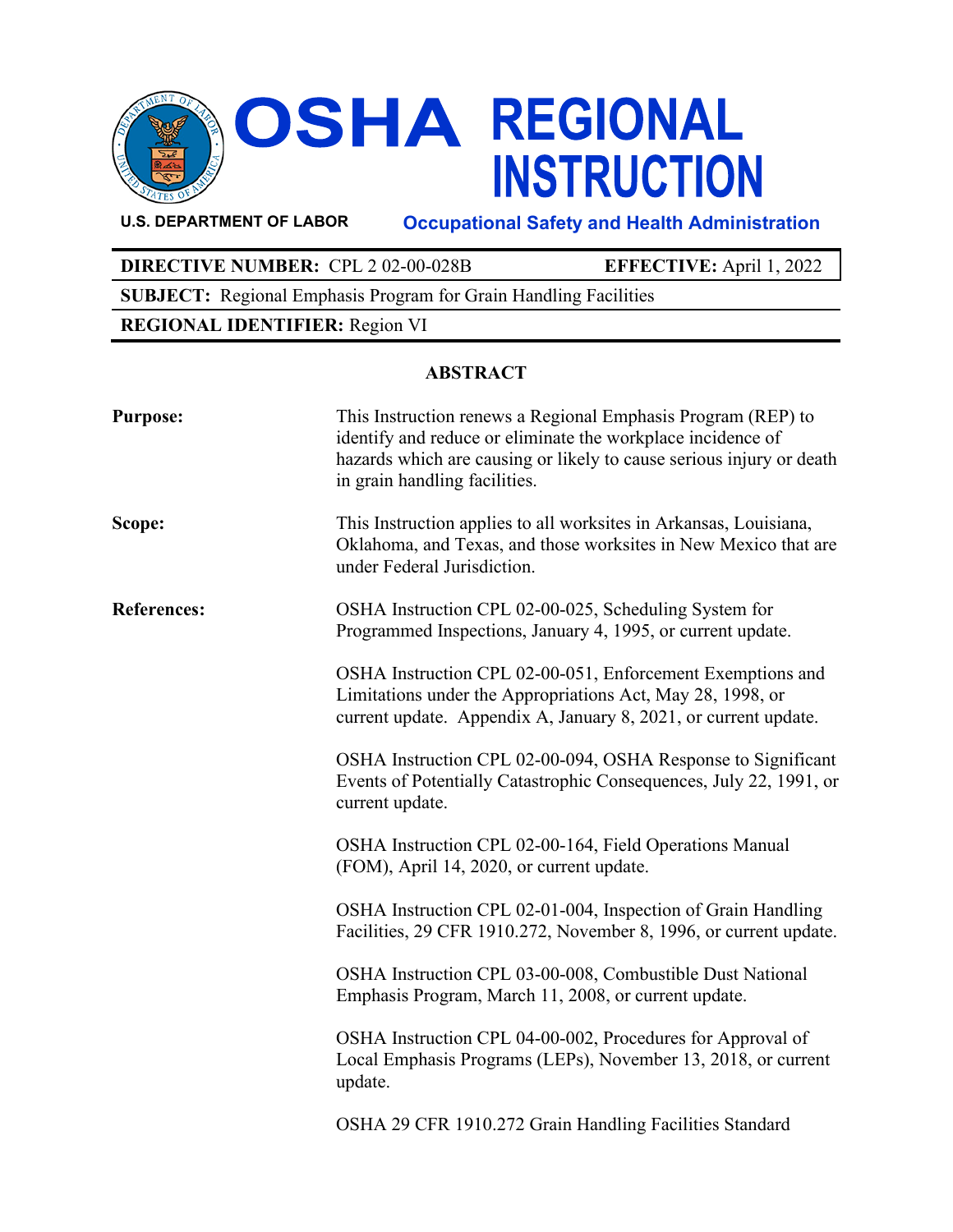|                            | CDC - NIOSH Booklet "Safe Grain and Silage Handling," October<br>1995.                                                                                                                           |  |  |  |  |
|----------------------------|--------------------------------------------------------------------------------------------------------------------------------------------------------------------------------------------------|--|--|--|--|
|                            | 2020 Summary of U.S. Agricultural Confined Space-Related<br>Injuries and Fatalities; Purdue University (May 2021).                                                                               |  |  |  |  |
| <b>Cancellations:</b>      | Region VI Regional Notice CPL 2 02-00-028A dated October 1,<br>2019, Regional Emphasis Program for Grain Handling Facilities.                                                                    |  |  |  |  |
| <b>State Impact:</b>       | Region VI 21(d) Consultation Project Offices in Arkansas,<br>Louisiana, Oklahoma, and Texas will provide outreach,<br>consultation services, and training to affected employers as<br>requested. |  |  |  |  |
| <b>Action Offices:</b>     | Region VI Area Offices<br><b>Region VI Consultation Project Offices</b><br>Dallas Regional Office                                                                                                |  |  |  |  |
| <b>Information Office:</b> | New Mexico Occupational Health and Safety Bureau                                                                                                                                                 |  |  |  |  |
| <b>Originating Office:</b> | Dallas Regional Office                                                                                                                                                                           |  |  |  |  |
| <b>Contact:</b>            | <b>Assistant Regional Administrator</b><br>Office of Enforcement Programs<br>$(972) 850 - 4145$                                                                                                  |  |  |  |  |

By and Under the Authority of:

ERIC S. HARBIN Regional Administrator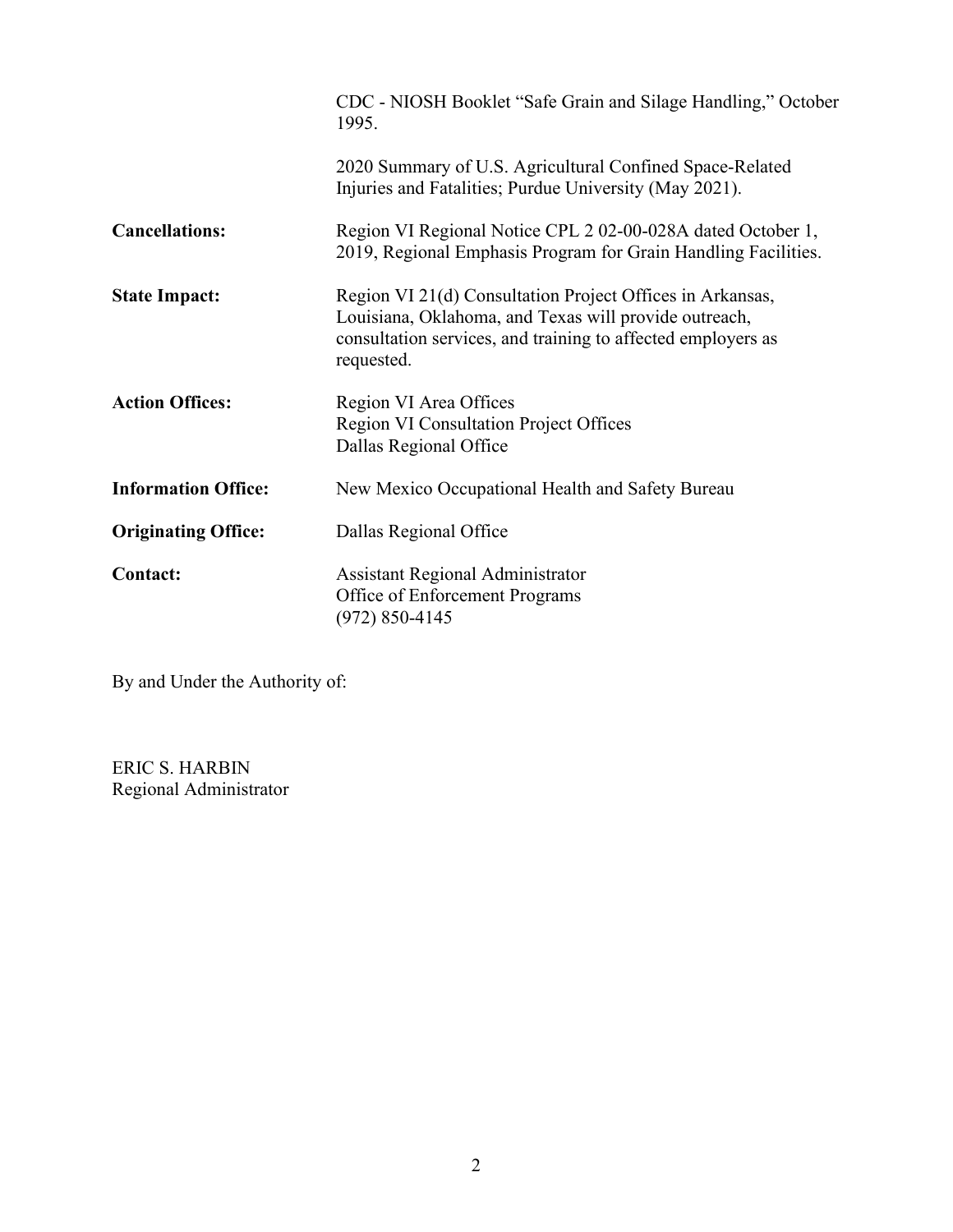# **TABLE OF CONTENTS**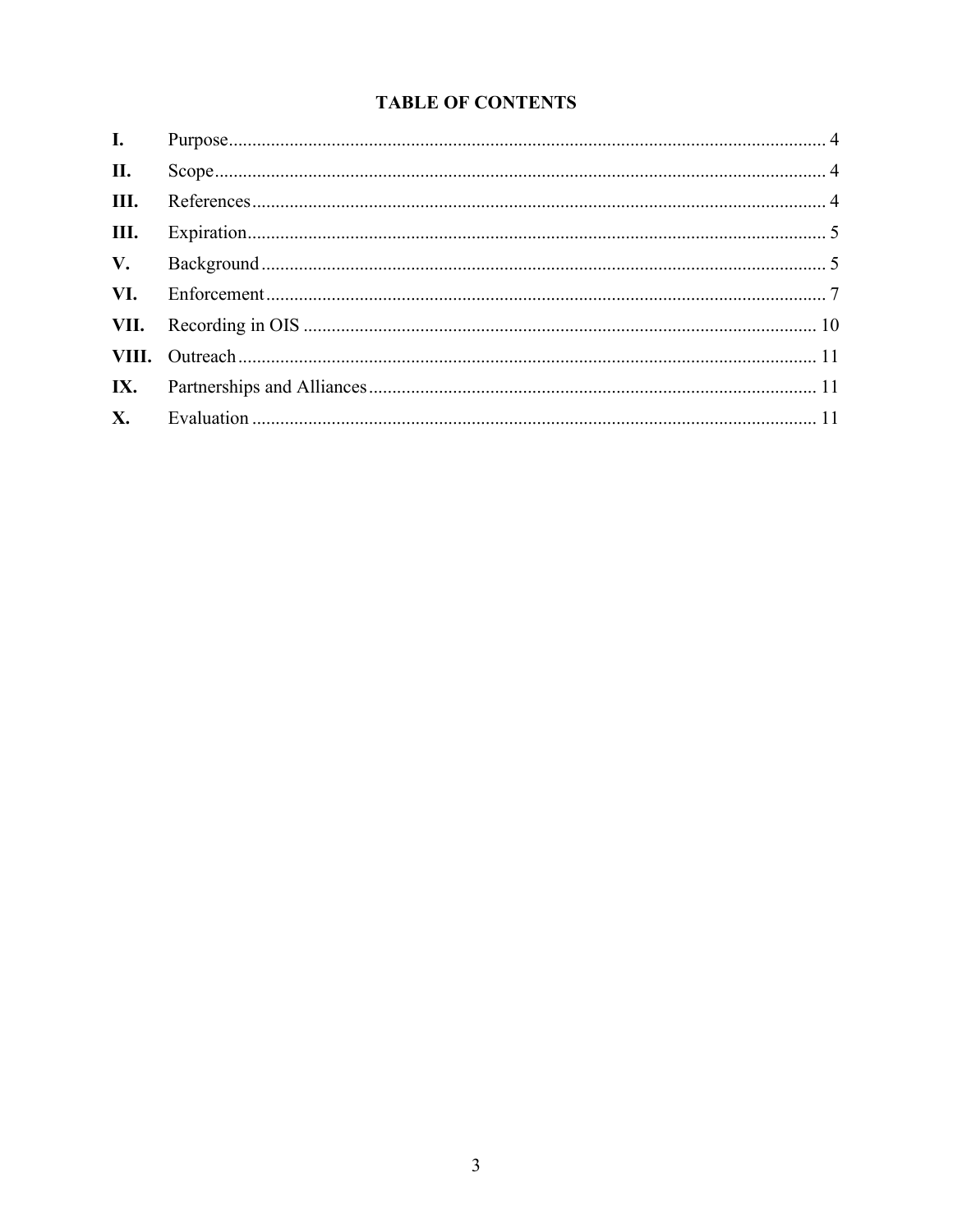## <span id="page-3-0"></span>**I. Purpose.**

This Instruction renews a Regional Emphasis Program (REP) for the purpose of conducting inspections to identify safety and health hazards in the grain handling industry.

This REP supports the Occupational Safety and Health Administration (OSHA) Fiscal Year 2022 Agency Management Plan, Agency Theme 1, Assure Safe and Healthful Workplaces, including the agency's theme to protect the most vulnerable workers in high hazard industries, by targeting high-risk industries and industries with higher-thanaverage illness and injury rates.

| <b>NAICS</b> | <b>Description</b>                                    |
|--------------|-------------------------------------------------------|
| 311211       | Flour and other Grain milling                         |
| 311212       | Rice milling                                          |
| 311119       | Other animal food manufacturing (except slaughtering) |
| 311223       | Cottonseed oil milling                                |
| 493130       | Farm products warehousing & storage                   |
| 424510       | Grain & field bean merchants-wholesalers              |
| 422590       | Other farm-product raw material wholesalers           |

The targeted industries are:

Note: For purposes of this REP, NAICS 311223 and 422590 are considered grain handling facilities. These NAICS are not covered under 29 CFR 1910.272 unless a facility has a grain elevator on-site which receives, handles, stores, and ships (including transfer to another part of the facility) a bulk, raw agricultural commodity. If so, the standard applies to the grain elevator. The important factor is that a bulk raw agricultural commodity enters the facility, is handled, and stored, and then "leaves" the facility in the same form (i.e., a bulk, raw, agricultural commodity).

Note: Agricultural operations are not covered in Part 1910; therefore 1910.272 does not apply to on-farm storage or feed lots.

#### <span id="page-3-1"></span>**II. Scope.**

This instruction applies to all grain handling worksites in Arkansas, Louisiana, Oklahoma, and Texas, and those facilities in New Mexico that are under Federal Jurisdiction.

## <span id="page-3-2"></span>**III. References.**

- A. OSHA Instruction CPL 02-00-025, Scheduling System for Programmed Inspections, January 4, 1995, or current update.
- B. OSHA Instruction CPL 02-00-051, Enforcement Exemptions and Limitations under the Appropriations Act, May 28, 1998, or current update. Appendix A, January 8, 2021, or current update.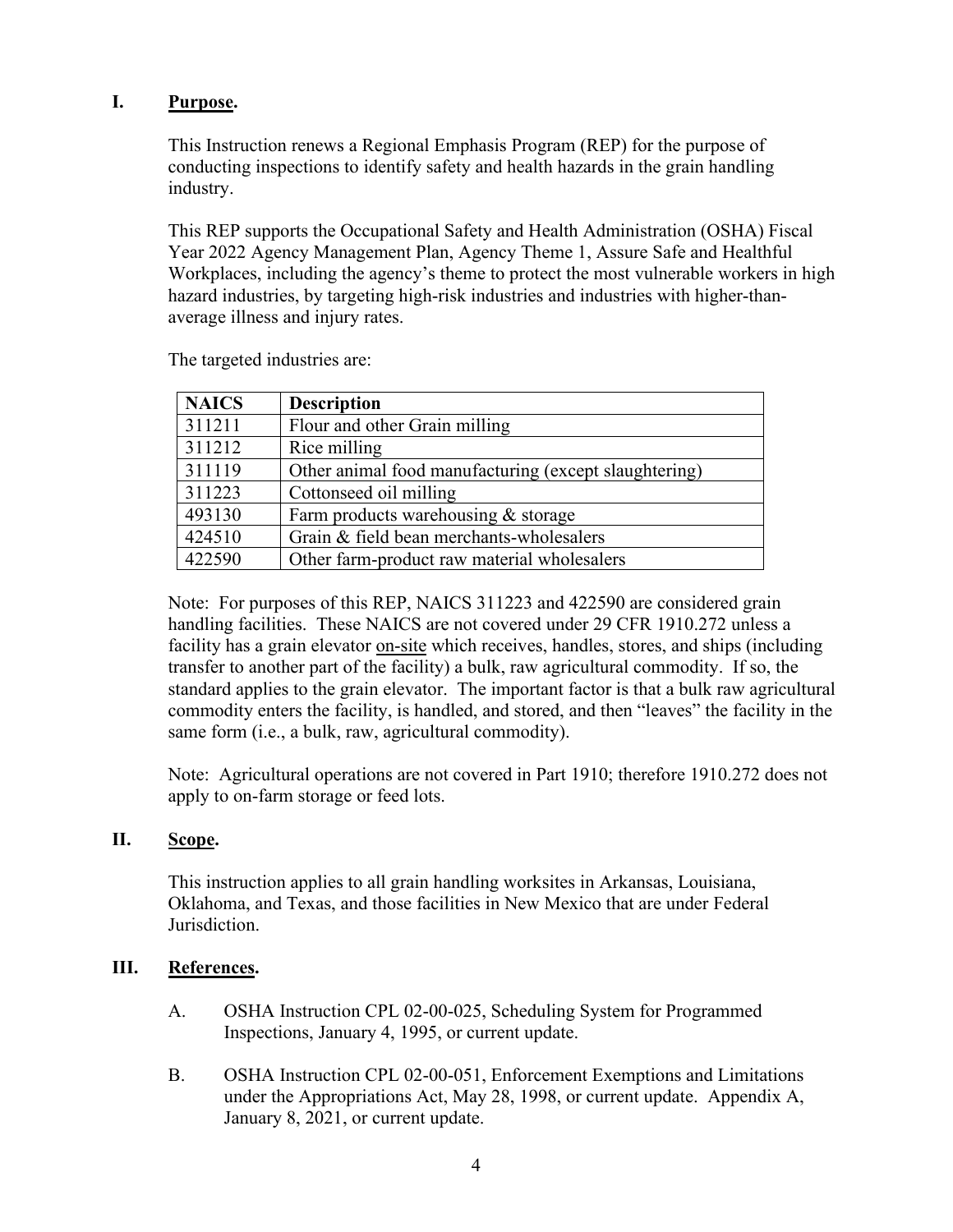- C. OSHA Instruction CPL 02-00-094, OSHA Response to Significant Events of Potentially Catastrophic Consequences, July 22, 1991, or current update.
- D. OSHA Instruction CPL 02-00-164, Field Operations Manual (FOM), April 14, 2020, or current update.
- E. OSHA Instruction CPL 02-01-004, Inspection of Grain Handling Facilities, 29 CFR 1910.272, November 8, 1996, or current update.
- F. OSHA Instruction CPL 03-00-008, Combustible Dust National Emphasis Program, March 11, 2008, or current update.
- G. OSHA Instruction CPL 04-00-002, Procedures for Approval of Local Emphasis Programs (LEPs), November 13, 2018, or current update.
- H. OSHA 29 CFR 1910.272, Grain Handling Facilities.
- I. CDC NIOSH Booklet "Safe Grain and Silage Handling," October 1995.
- J. 2020 Summary of U.S. Agricultural Confined Space-Related Injuries and Fatalities; Purdue University (May 2021)

## <span id="page-4-0"></span>**III. Expiration.**

This Instruction expires on March 31, 2024, but may be renewed as necessary.

#### <span id="page-4-1"></span>**V. Background.**

The grain handling industry is a high hazard industry where workers can be exposed to numerous serious and life-threatening hazards. These hazards include: fires and explosions from grain dust accumulation, suffocation from engulfment and entrapment in grain storage structures, falls from heights, and crushing injuries and amputations from grain handling equipment.

Suffocation is a leading cause of death in grain storage bins or structures. According to the Purdue University "2020 Summary of U.S. Agricultural Confined Space-Related Injuries and Fatalities" no less than 64 fatal and non-fatal cases occurred in 2020. Of these cases 55.7% were fatal and directly related to grain entrapments. The 5 year and 10-year average for fatalities was 30.2 cases and 27.6 cases per year. An increase in frequency attributed to better documentation and the increased publicity on the problem broadened the array of confined space incidents being captured due to the internet. Additional cases that are being disclosed are entered into the database which highlights the point that the Purdue Agricultural Confined Space Incident Database (PACSID) is a fluid database that continues to be updated as new cases from previous years are discovered.

Suffocation can occur when a worker becomes buried (engulfed) by grain as they walk on moving grain or attempt to clear grain build up on the inside of a bin. Moving grain acts like "quicksand" and can bury a worker in seconds. "Bridged" grain and vertical piles of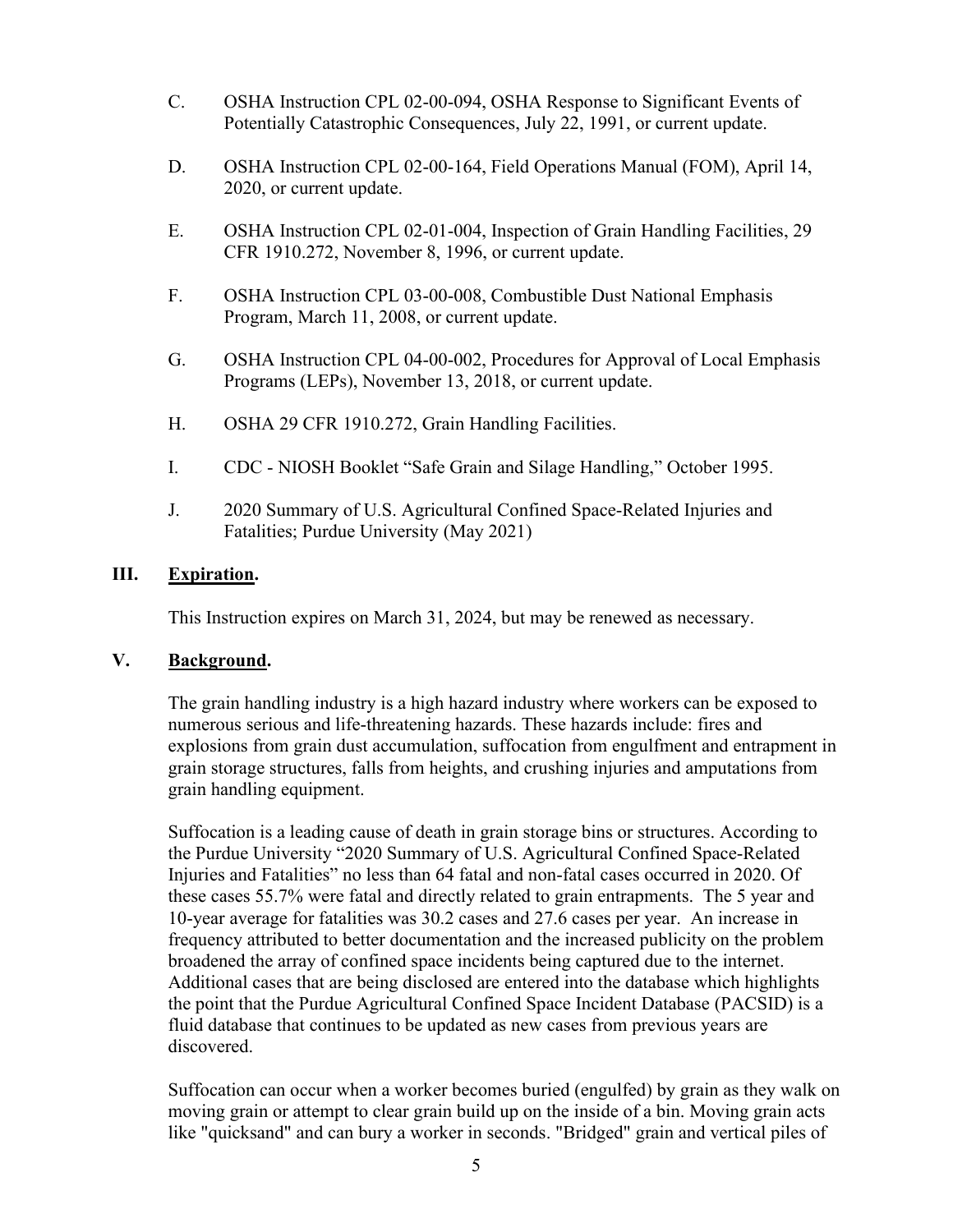stored grain can also collapse unexpectedly if a worker stands on or near it. The behavior and weight of the grain make it extremely difficult for a worker to get out of it without assistance. OSHA has sent notification letters to thousands of grain elevator operators warning the employers to not allow workers to enter grain storage facilities without proper equipment, precautions (such as turning off and locking/tagging out all equipment used so that the grain is not being emptied or moving into the bin) and training.

Grain dust explosions are often severe, involving loss of life and substantial property damage. Over the last 35 years, there have been over 500 explosions in grain handling facilities across the United States, which have killed more than 180 people and injured more than 675. Grain dust is the main source of fuel for explosions in grain handling.

Grain dust is highly combustible and can burn or explode if enough becomes airborne or accumulates on a surface and finds an ignition source (such as hot bearing, overheated motor, misaligned conveyor belt, welding, cutting, and brazing). OSHA standards require that both grain dust and ignition sources must be controlled in grain elevators to prevent these often-deadly explosions.

Falls from height can occur from many walking/working surfaces throughout a grain handling facility. Examples of such surfaces include (but are not limited to) floors, machinery, structures, roofs, skylights, unguarded holes, wall and floor openings, ladders, unguarded catwalks, platforms, and man lifts. Falls can also occur as workers move from the vertical exterior ladders on grain bins to the bin roof or through a bin entrance.

Mechanical equipment within grain storage structures, such as augers and conveyors, present serious entanglement, and amputation hazards. Workers can easily get their limbs caught in improperly guarded moving parts of such mechanical equipment.

Storage structures can also develop hazardous atmospheres due to gases given off from spoiling grain or fumigation. Workers may be exposed to unhealthy levels of airborne contaminants, including molds, chemical fumigants (toxic chemicals), and gases associated with decaying and fermenting silage. Fumigants are commonly used for insect control on stored grain, and many have inadequate warning properties. Exposure to fumigants may cause permanent central nervous system damage, heart and vascular disease, and lung edema as well as cancer. These gases may result in a worker passing out and falling into the grain, thus becoming engulfed and suffocating or otherwise injuring themselves.

OSHA will employ a number of tools to address this issue, including enforcement, outreach, training, onsite consultation, partnerships, alliances, and the Voluntary Protection Program (VPP). PACSID documented 2,404 cases from 1962 to 2020 that resulted in an injury, fatality or required extrication by first responders. Of these documented cases 1,440 (60%) were resulted in fatalities.

In summary, there is evidence that workers in the grain industry are at increased risk of suffering a work-related injury, and that the extent of the problem may be far greater than the elevated risk reported by employers and seen in the BLS data.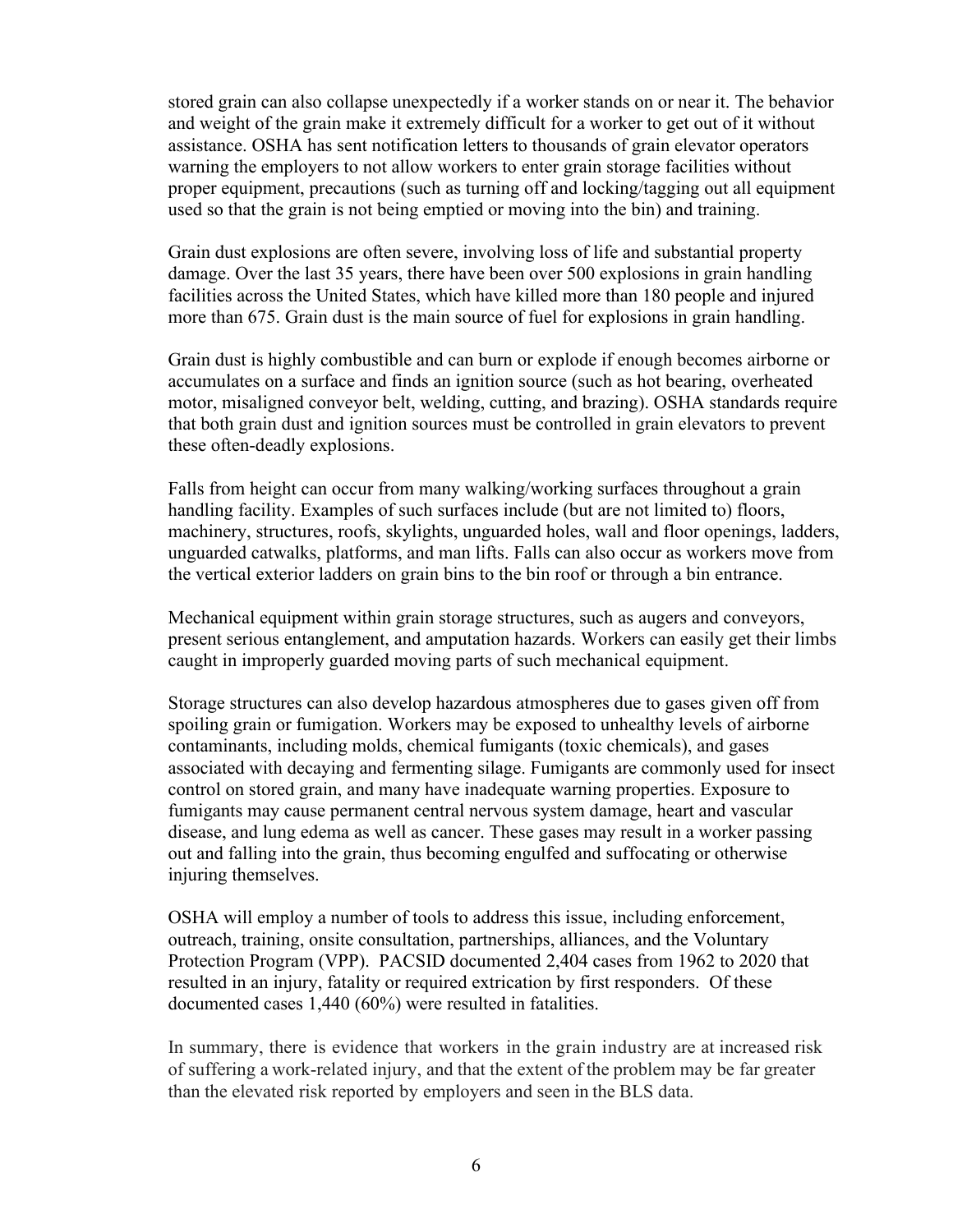| workers)                                     |                     |       |                  |                          |                     |     |                          |           |
|----------------------------------------------|---------------------|-------|------------------|--------------------------|---------------------|-----|--------------------------|-----------|
|                                              | 2020                |       |                  |                          | 2019                |     |                          |           |
| Characteristic                               | Private<br>industry |       | Grain<br>Milling |                          | Private<br>industry |     | Grain<br>Milling         |           |
|                                              | Number Rate         |       | Number Rate      |                          | Number Rate         |     | Number                   | Rate      |
| <b>Injuries</b>                              |                     |       |                  |                          |                     |     |                          |           |
| Total cases                                  | 2654.7              | 2.7   | 2.1              | 3.3                      | 2814.0              | 2.8 | 1.7                      | 2.6       |
| Cases with days<br>away from work            | 1176.3              | 1.2   | .9               | 1.4                      | 888.2               | .9  | .5                       | $\cdot$ 8 |
| Cases with job<br>transfer or<br>restriction | 525.6               | 0.5   | .7               | $\mathbf{1}$             | 670.0               | 0.7 | .6                       | .9        |
| Other recordable<br>cases                    | 952.7               | 1.1   | $.5\,$           | .8                       | 1255.7              | 1.2 | .6                       | .9        |
| Total cases                                  | 1702                | 1.7   | 1.6              | 2.4                      | 1558.2              | 1.5 | 1.1                      | 1.7       |
| <b>Illness</b><br>categories                 |                     |       |                  |                          |                     |     |                          |           |
| Skin disorders                               | 1.5                 | 14.5  | $\overline{a}$   | $\overline{\phantom{0}}$ | 18.2                | 1.8 |                          |           |
| Respiratory                                  | 44.0                | 428.7 | 64.5             | .4                       | 10.8                | 1.1 | $\overline{\phantom{0}}$ |           |
| Poisthing                                    | $\cdot$ 1           | 0.8   | $\overline{a}$   | $\overline{a}$           | 1.7                 | 0.2 |                          |           |
| Hearing loss                                 | 1.0                 | 9.5   | 7.9              | $\cdot$ 1                | 14.5                | 1.4 | $\cdot$ 1                | 9.6       |
| All other illness                            | 9.3                 | 8.9   | 4.7              | 0.0                      | 82.0                | 8.0 | $(-8-)$                  | 5.2       |

Number and rate of non-fatal occupational injuries and illnesses by selected industry, All U.S., private industry (Incidence rate per ten thousand full time

BLS data also indicates that the workers in the grain industry have elevated injury/illness rates compared to private industry (2020 total cases grain incidence rate exceeded the rate for all private industry).

## <span id="page-6-0"></span>**VI. Enforcement.**

- A. Hazards: Inspections conducted under this REP will:
	- 1. Include an evaluation of the employer's efforts at adopting protective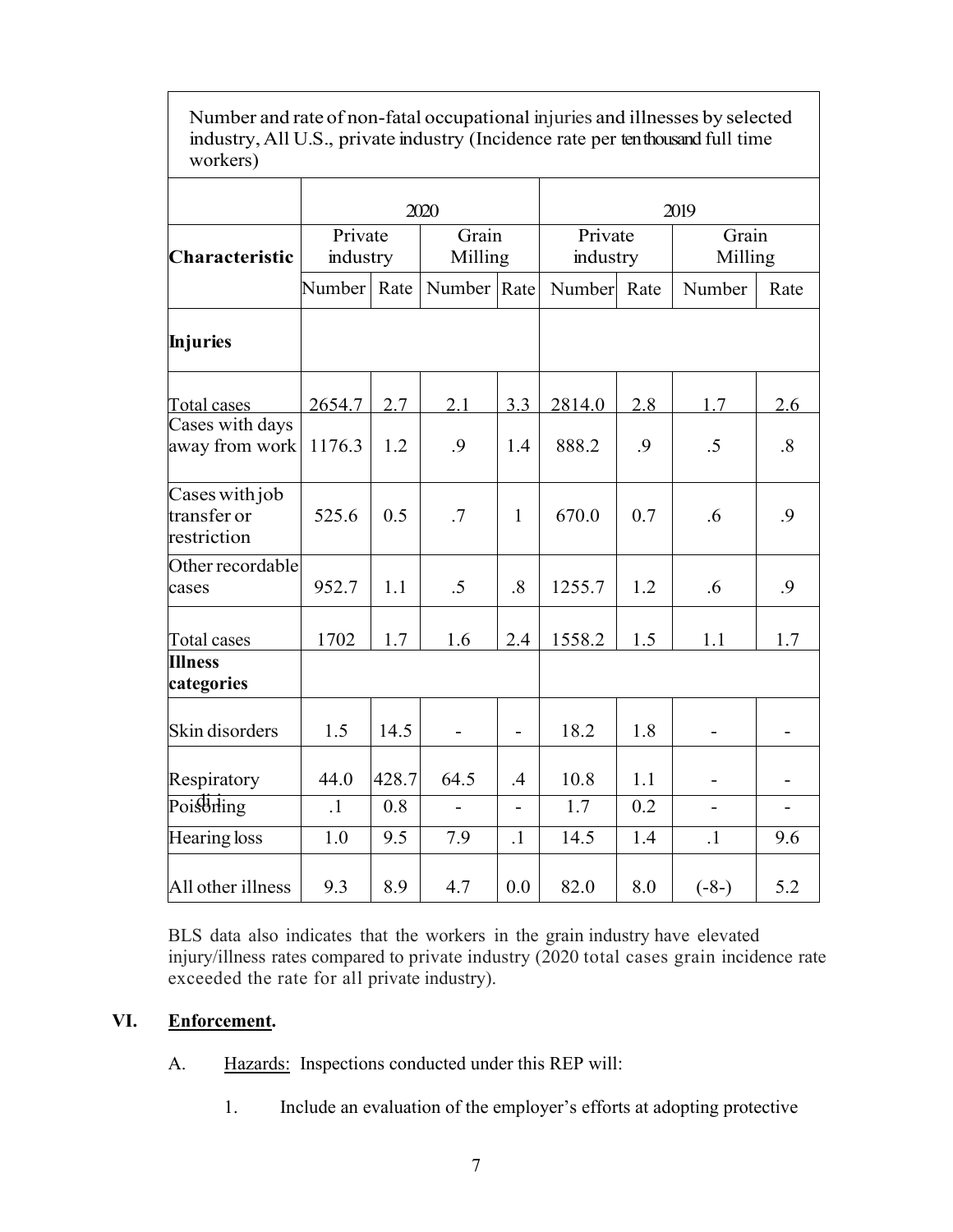measures and its efforts toward the abatement of hazards relating to grain handling hazards, especially combustible dust, and engulfment hazards.

2. Address all aspects of grain handling work to include, but not limited to, a review of related hazards such as: hazardous energy control, forklift operations, grain entry program and procedures, housekeeping, fall protection, personal protective equipment, confined space entry, machine guarding, and safety-related practices.

#### B. Scheduling of Inspections:

- 1. Establishment List: The Area Director will develop a list of all known grain handling facilities within the Area Office jurisdiction in the targeted NAICS codes listed in the purpose section. The list will be developed using any available sources of information including, but not limited to, the following:
	- a) Lists obtained from OSHA's Office of Statistical Analysis
	- b) Agricultural department licensing databases
	- c) Railroad website directories of grain elevators
	- d) Commercial directories
	- e) Telephone listings from phonebooks and/or websites
	- f) Local knowledge
- 2. Deletion Criteria: Establishments with ten or fewer employees will be included in this program unless the establishment's NAICS is listed in the most recent Appendix A of OSHA Instruction CPL 02-00-51, Exemptions and Limitations under the Current Appropriations Act. Establishments in exempt NAICS will be deleted from the establishment list.
- 3. Inspection Cycle: Inspection cycles will be created as follows:
	- a) If the establishment list contains fewer than ten establishments, the establishment list will be the inspection cycle.
	- b) If the establishment list contains more than ten establishments, the establishment list will be placed in alphabetical order by establishment name and numbered sequentially. The appropriate random number tables contained in Appendix C of CPL 02-00-025 (Scheduling Systems for Programmed Inspections) will be applied to create the inspection list which will then be divided into inspection cycles each containing ten establishments, if possible.
- 4. New Establishments: Establishments identified after the creation of the inspection list will be added sequentially to the end of the list.
- 5. Inspection Order: Establishments in an inspection cycle may be inspected in any order which makes efficient use of available Area Office resources.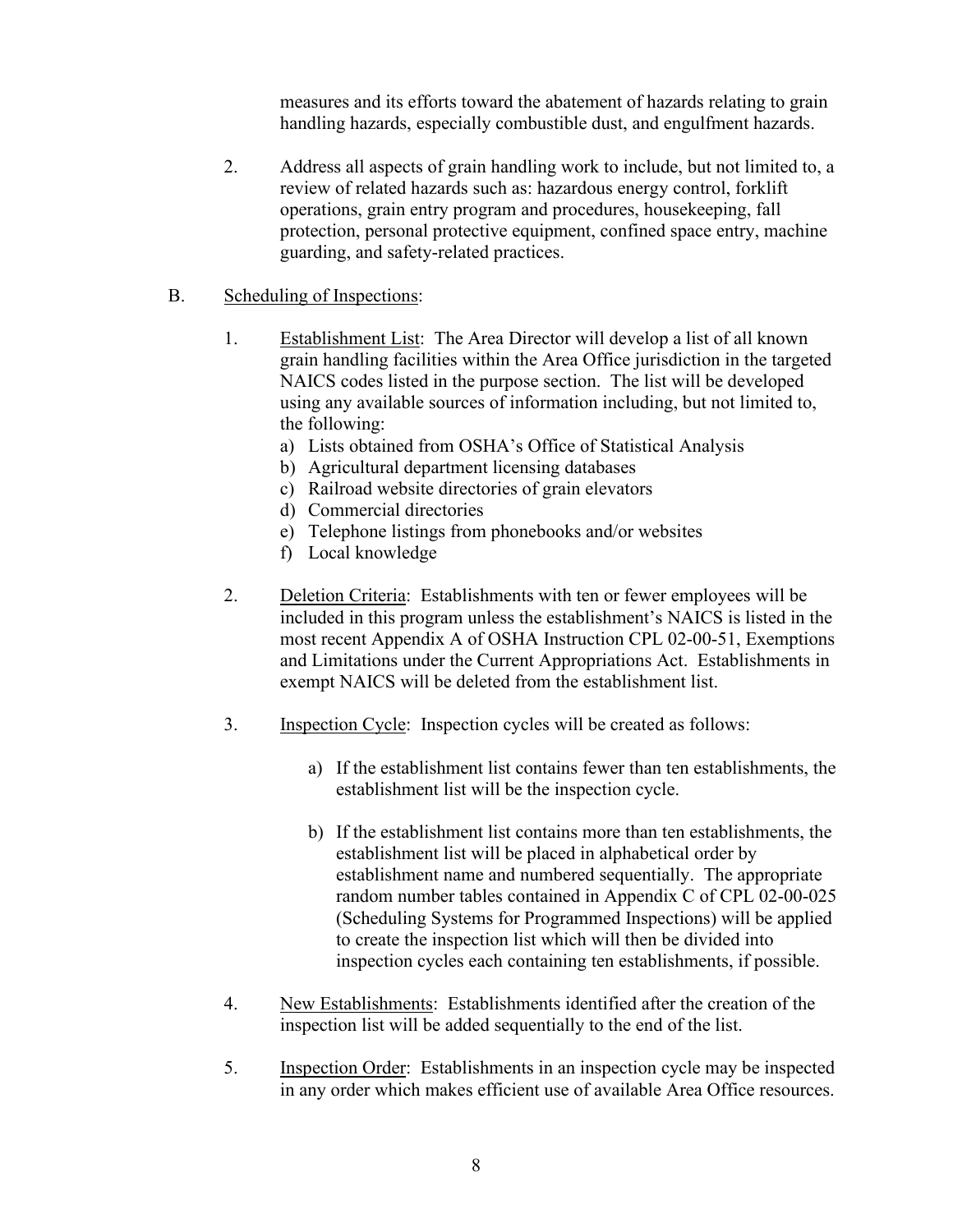Once a cycle is begun, all establishments in the cycle are to be inspected before a new cycle is initiated except:

- a. Carryovers will be allowed in accordance with OSHA Instruction CPL 02-00-025.
- b. An establishment that has had a comprehensive safety and health inspection within the past 24 months will be moved to the next inspection cycle.
- c. The Area Office shall document the basis for any changes to an inspection cycle.
- C. Scope of REP Inspection: The inspections conducted under this REP will be comprehensive in nature. The CSHO will evaluate all on-site employers.
- D. Citations: Citations for violations shall be issued in accordance with the FOM.
- E. Interface with Unprogrammed Activity: Reports of imminent danger, fatalities, catastrophes, complaints, and referrals shall be scheduled as unprogrammed inspections, and shall be inspected in accordance with the applicable provisions of the FOM. This does not, however, limit the Area Office's authority to conduct an inspection under this REP of any establishment selected for inspection pursuant to this REP. If an unprogrammed inspection is to be conducted at a facility that is also included in the current inspection cycle under this REP, the Area Office may conduct the inspections concurrently.
- F. Inspection Resources: All OSHA personnel participating in this REP must be familiar with the policies and procedures described in this instruction.
- G. CSHO Personal Protective Equipment (PPE): CSHOs will use personal protective equipment suitable for the targeted industry. PPE will include, at a minimum, respiratory protection (as necessary), a hard hat, safety glasses with side shields, safety shoes/boots (with metatarsal guards as necessary), hearing protection, and high visibility apparel/vest. If a combustible dust hazard exists, CSHOs shall wear non-spark-producing clothing such as natural fiber (e.g., cotton), and the use of flame-resistant clothing (FRC) is recommended.
- H. Equipment: When evaluating combustible dust hazards, the CSHO shall ensure that any equipment used is intrinsically safe and non-spark producing. Cameras may be used to obtain photographs in areas where there are no combustible dust atmospheres. Photographs of areas containing combustible dust atmospheres shall only be taken from an area which does not contain combustible dust atmospheres using the zoom feature as necessary.
- I. Relationship to Other Programs: Inspections conducted under this REP will:
	- 1. Comply with the guidelines established in OSHA Instructions CPL 02-01- 004, Inspection of Grain Handling Facilities.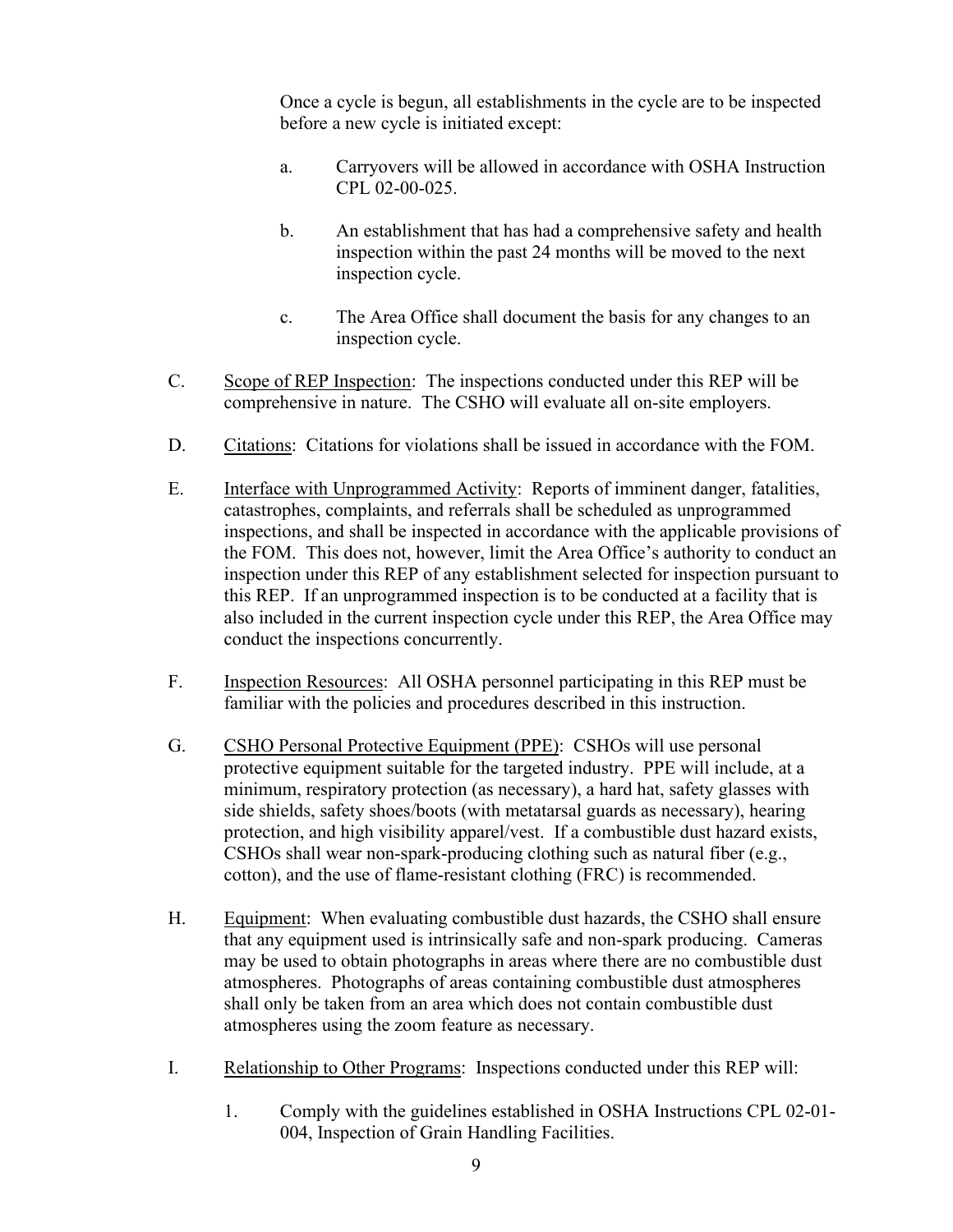2. Comply with the guidelines established in OSHA Instruction CPL 03-00- 008, Combustible Dust National Emphasis Program, if establishment contains combustible dust.

# <span id="page-9-0"></span>**VII. Recording in OIS.**

A. Enforcement Inspections: Enforcement inspections completed under this initiative will be coded:

In OIS in the Inspection Type sub-tab:

- 1. Initiating Type will be coded "Programmed Planned" with the following exception. Any inspections conducted as a result of a complaint, referral, or fatality/catastrophe will be coded as the appropriate "unprogrammed" activity.
- 2. Local Emphasis Program will be coded **GRAIN** for all programmed and unprogrammed inspections.
- 3. Additional Codes will be coded with any applicable additional codes.
- B. Enforcement Interventions: Enforcement Interventions completed under this initiative, including partnerships, alliances, Voluntary Protection Programs, and other interventions, will be coded:

In OIS in the Task sub-tab, Task Details, Emphasis Areas as follows:

- 1. Local Emphasis Programs will be coded **GRAIN**.
- 2. Other Emphasis Areas will include any applicable additional codes and the codes specific to the agriculture or general industry activity covered by the inspection per VII.A.4.
- C. Consultation Visits: Consultation Visits completed under this initiative will be coded:
	- 1. In OIS on the Request Form CONS-20:
		- a) Local Emphasis will be coded **GRAIN**.
		- b) Field 18 will include any applicable additional codes and the codes specific to the agriculture or general industry activity covered by the inspection per VII.A.4.
	- 2. In OIS on the Visit Form CONS-30:
		- a) Local Emphasis will be coded **GRAIN**.